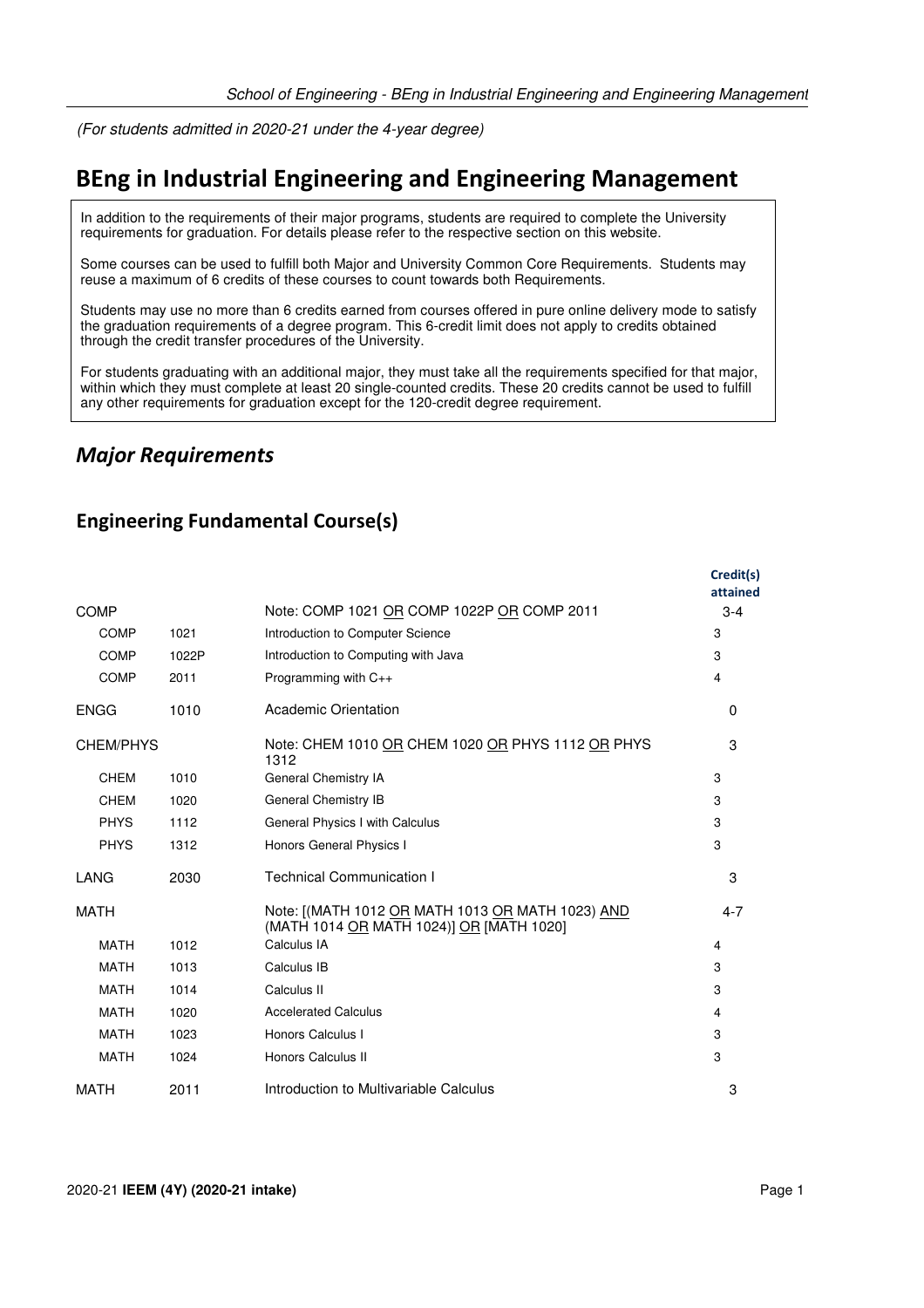| MATH        | 2111 | Matrix Algebra and Applications                                                                                                                                          | 3     |
|-------------|------|--------------------------------------------------------------------------------------------------------------------------------------------------------------------------|-------|
| SENG        |      | Engineering Introduction course (If the students take an<br>introduction course included in their major, this course can be<br>counted towards their major requirement.) | $3-4$ |
| <b>IEDA</b> | 2010 | Industrial Engineering and Decision Analytics                                                                                                                            | 3     |
| <b>IEDA</b> | 2200 | <b>Engineering Management</b>                                                                                                                                            | 3     |
| <b>BIEN</b> | 1010 | Introduction to Biomedical Engineering                                                                                                                                   | 3     |
| <b>CENG</b> | 1000 | Introduction to Chemical and Biological Engineering                                                                                                                      | 3     |
| <b>CIVL</b> | 1100 | Discovering Civil and Environmental Engineering                                                                                                                          | 3     |
| <b>COMP</b> | 1021 | Introduction to Computer Science                                                                                                                                         | 3     |
| <b>ELEC</b> | 1100 | Introduction to Electro-Robot Design                                                                                                                                     | 4     |
| <b>ELEC</b> | 1200 | A System View of Communications: from Signals to Packets                                                                                                                 | 4     |
| ENGG        | 1100 | First Year Cornerstone Engineering Design Project Course                                                                                                                 | 3     |
| <b>ISDN</b> | 1002 | Redefining Problems for the Real Needs                                                                                                                                   | 3     |
| <b>ISDN</b> | 1006 | Human-centered Innovation                                                                                                                                                | 3     |
| <b>MECH</b> | 1901 | <b>Automotive Engineering</b>                                                                                                                                            | 3     |
| <b>MECH</b> | 1902 | Energy Systems in a Sustainable World                                                                                                                                    | 3     |
| <b>MECH</b> | 1905 | <b>Buildings for Contemporary Living</b>                                                                                                                                 | 3     |
| <b>MECH</b> | 1906 | Mechanical Engineering for Modern Life                                                                                                                                   | 3     |
| <b>MECH</b> | 1907 | Introduction to Aerospace Engineering                                                                                                                                    | 3     |
|             |      |                                                                                                                                                                          |       |

# **Required Course(s)**

|             |      |                                                                                           | Credit(s)<br>attained |
|-------------|------|-------------------------------------------------------------------------------------------|-----------------------|
| <b>IEDA</b> | 1010 | Academic and Professional Development I                                                   | $\Omega$              |
| <b>IEDA</b> | 1020 | Academic and Professional Development II                                                  | $\Omega$              |
| <b>IEDA</b> |      | Note: IEDA 1990 OR IEDA 1991                                                              | $\Omega$              |
| <b>IEDA</b> | 1990 | Industrial Training                                                                       | 0                     |
| <b>IEDA</b> | 1991 | <b>Industrial Experience</b>                                                              | 0                     |
| <b>IEDA</b> | 2520 | Probability for Engineers                                                                 | 3                     |
| <b>IEDA</b> | 2540 | <b>Statistics for Engineers</b>                                                           | 3                     |
| <b>IEDA</b> | 3010 | <b>Prescriptive Analytics</b>                                                             | 3                     |
| <b>IEDA</b> | 3230 | <b>Engineering Economics and Accounting</b>                                               | 3                     |
| <b>IEDA</b> | 3250 | <b>Stochastic Models</b>                                                                  | 3                     |
| <b>IEDA</b> | 3300 | Industrial Data Systems                                                                   | 3                     |
| <b>IEDA</b> | 4100 | Integrated Production Systems                                                             | 3                     |
| <b>IEDA</b> | 4130 | <b>System Simulation</b>                                                                  | 3                     |
| <b>IEDA</b> |      | Note: IEDA 4901 OR IEDA 4960 (Students taking the Research<br>Option must take IEDA 4901) | 6                     |
| <b>IEDA</b> | 4901 | <b>Final Year Thesis</b>                                                                  | 6                     |
| <b>IEDA</b> | 4960 | Industrial Engineering and Engineering Management Final Year Project                      | 6                     |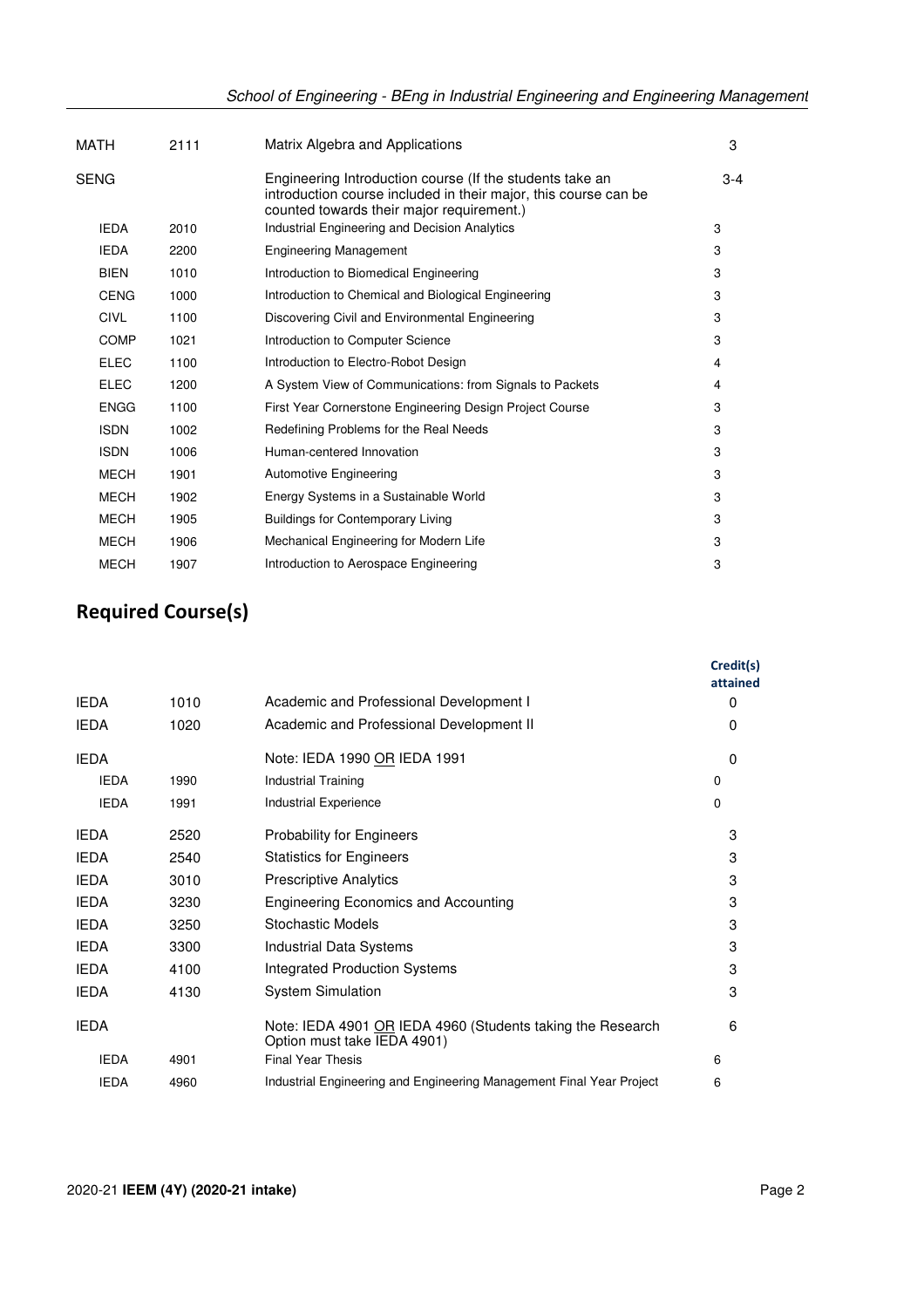| <b>ENGG</b> | 2010 | <b>Engineering Seminar Series</b>            |   |
|-------------|------|----------------------------------------------|---|
| ECON        |      | Note: ECON 2103 OR ECON 2113                 | З |
| ECON        | 2103 | Principles of Microeconomics                 | 3 |
| <b>ECON</b> | 2113 | Microeconomics                               | 3 |
| LANG        | 4032 | Technical Communication II for IEDA and ISDN |   |

## **Elective(s)**

|             |                          |                                                                                                                                                                                                 | <b>Minimum</b><br>credit(s)<br>required |
|-------------|--------------------------|-------------------------------------------------------------------------------------------------------------------------------------------------------------------------------------------------|-----------------------------------------|
| <b>IEDA</b> |                          | Industrial Engineering Electives (Courses from the specified<br>elective list, of which at least 15 credits should be taken from 1<br>of the 2 areas and at least 6 credits outside that area.) | 21                                      |
|             |                          | Group 1: Engineering Management Area                                                                                                                                                            |                                         |
| <b>IEDA</b> | 2100                     | Computing in Industrial Applications                                                                                                                                                            | 3                                       |
| <b>IEDA</b> | 2150                     | <b>Product Design</b>                                                                                                                                                                           | 3                                       |
| <b>IEDA</b> | 3130                     | Ergonomics and Safety Management                                                                                                                                                                | 3                                       |
| <b>IEDA</b> | 4180                     | Service Engineering and Management                                                                                                                                                              | 3                                       |
| <b>IEDA</b> | 4650                     | <b>Engineering Psychology</b>                                                                                                                                                                   | 3                                       |
|             |                          | Group 2: Logistics Management Area                                                                                                                                                              |                                         |
| <b>IEDA</b> | 2410                     | Logistics and Freight Transportation Operations                                                                                                                                                 | 3                                       |
| <b>IEDA</b> | 3410                     | Routing and Fleet Management                                                                                                                                                                    | 3                                       |
| <b>IEDA</b> | 3901                     | <b>Transportation Systems</b>                                                                                                                                                                   | 3                                       |
| <b>IEDA</b> | 4200                     | Design of Logistics and Manufacturing Systems                                                                                                                                                   | 3                                       |
| <b>IEDA</b> | 4410                     | Data Driven Supply Chain Management                                                                                                                                                             | 3                                       |
|             | Group 3: Other Electives |                                                                                                                                                                                                 |                                         |
| <b>IEDA</b> | 3270                     | Data-Driven Quality Technology                                                                                                                                                                  | 3                                       |
| <b>IEDA</b> | 3302                     | E-Commerce Technology and Applications                                                                                                                                                          | 3                                       |
| <b>ISDN</b> | 4320                     | Design Thinking                                                                                                                                                                                 | 3                                       |
| <b>MECH</b> | 3710                     | Manufacturing Processes and Systems                                                                                                                                                             | 3                                       |